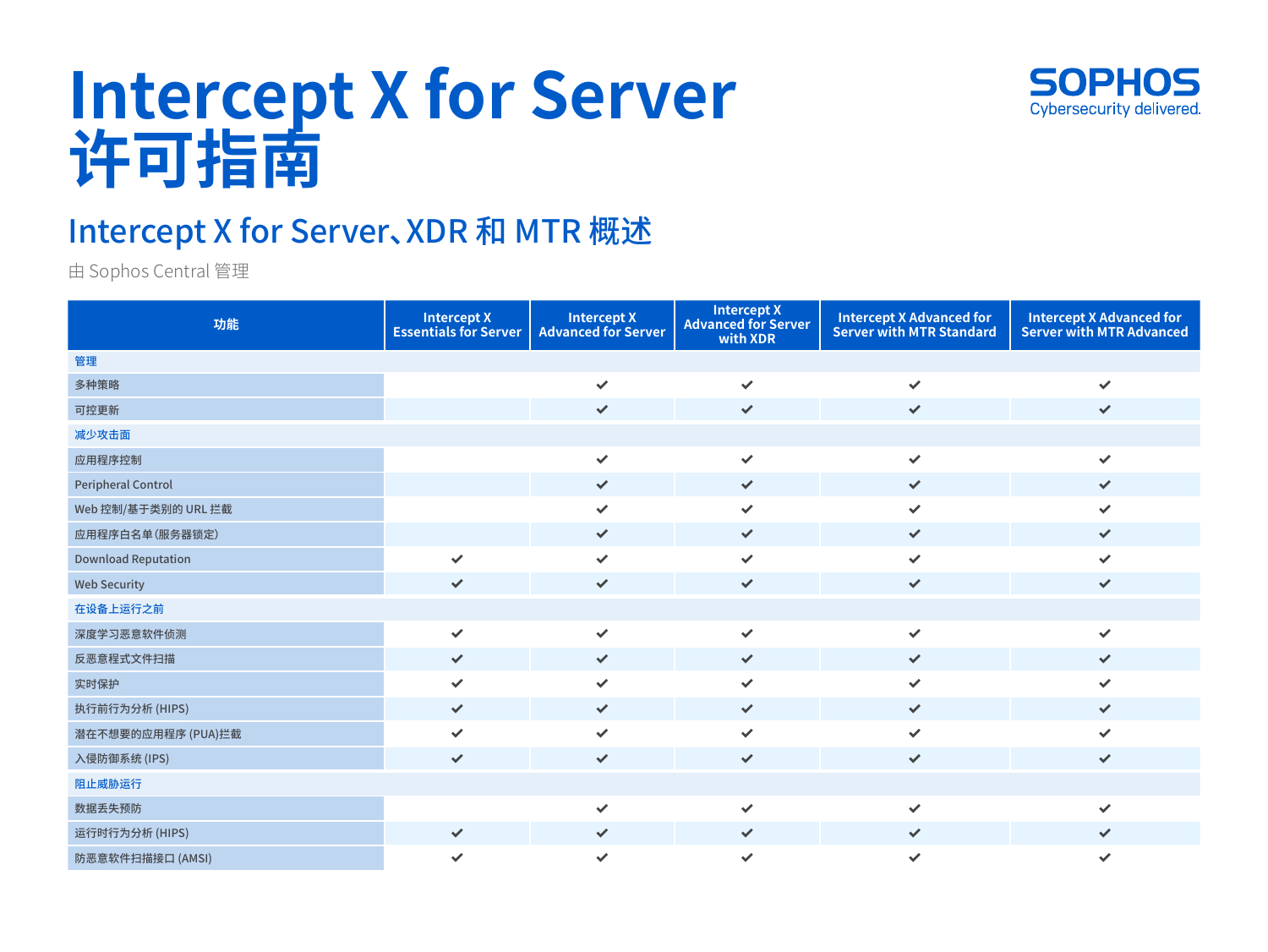| 功能                                                    | <b>Intercept X</b><br><b>Essentials for Server</b> | <b>Intercept X</b><br><b>Advanced for Server</b> | <b>Intercept X</b><br><b>Advanced for Server</b><br>with XDR | <b>Intercept X Advanced for</b><br><b>Server with MTR Standard</b> | <b>Intercept X Advanced for</b><br><b>Server with MTR Advanced</b> |
|-------------------------------------------------------|----------------------------------------------------|--------------------------------------------------|--------------------------------------------------------------|--------------------------------------------------------------------|--------------------------------------------------------------------|
| 恶意流量监测(MTD)                                           | $\checkmark$                                       | $\checkmark$                                     | $\checkmark$                                                 | $\checkmark$                                                       | $\checkmark$                                                       |
| 防漏洞攻击(第5页详细信息)                                        | $\checkmark$                                       | $\checkmark$                                     | $\checkmark$                                                 | $\checkmark$                                                       | $\checkmark$                                                       |
| 活跃对手减轻(第5页详细信息)                                       | $\checkmark$                                       | $\checkmark$                                     | $\checkmark$                                                 | $\checkmark$                                                       | ✓                                                                  |
| 勒索软件文件保护 (CryptoGuard)                                | $\checkmark$                                       | $\checkmark$                                     | $\checkmark$                                                 | $\checkmark$                                                       | $\checkmark$                                                       |
| 磁盘和引导记录保护 (WipeGuard)                                 | $\checkmark$                                       | $\checkmark$                                     | $\checkmark$                                                 | $\checkmark$                                                       | $\checkmark$                                                       |
| Man-in-the-Browser 保护 (安全浏览)                          | ✓                                                  | $\checkmark$                                     | $\checkmark$                                                 | $\checkmark$                                                       | $\checkmark$                                                       |
| <b>Enhanced Application Lockdown</b>                  | $\checkmark$                                       | ✓                                                | $\checkmark$                                                 | $\checkmark$                                                       | $\checkmark$                                                       |
| 侦测                                                    |                                                    |                                                  |                                                              |                                                                    |                                                                    |
| Live Discover 实时发现 (跨资产 SQL 查询<br>实现威胁追踪 & IT 安全操作保健) |                                                    |                                                  | $\checkmark$                                                 | $\checkmark$                                                       | $\checkmark$                                                       |
| SQL 查询库(预先编写,完全可自定义的查询)                               |                                                    |                                                  | $\checkmark$                                                 | $\checkmark$                                                       | $\checkmark$                                                       |
| 快速访问,磁盘数据存储(最多90天)                                    |                                                    |                                                  | $\checkmark$                                                 | $\checkmark$                                                       | $\checkmark$                                                       |
| 跨产品数据来源, 如 Firewall、Email                             |                                                    |                                                  | $\checkmark$                                                 | $\checkmark$                                                       | $\checkmark$                                                       |
| 按照优先级排列的侦测列表                                          |                                                    |                                                  | $\checkmark$                                                 | $\checkmark$                                                       | $\checkmark$                                                       |
| Sophos Data Lake (云数据存储)                              |                                                    |                                                  | 30天                                                          | 30天                                                                | 30天                                                                |
| 计划查询                                                  |                                                    |                                                  | ✔                                                            | $\checkmark$                                                       | $\checkmark$                                                       |
| 调查                                                    |                                                    |                                                  |                                                              |                                                                    |                                                                    |
| <b>Threat Cases (Root Cause Analysis)</b>             |                                                    | $\checkmark$                                     | $\checkmark$                                                 | $\checkmark$                                                       | $\checkmark$                                                       |
| Deep Learning Malware Analysis                        |                                                    |                                                  | ✔                                                            | $\checkmark$                                                       | $\checkmark$                                                       |
| Advanced On-demand SophosLabs Threat Intelligence     |                                                    |                                                  | $\checkmark$                                                 | $\checkmark$                                                       | ✔                                                                  |
| <b>Forensic Data Export</b>                           |                                                    |                                                  | ✔                                                            | $\checkmark$                                                       | $\checkmark$                                                       |
| 人工智能引导调查                                              |                                                    |                                                  | $\checkmark$                                                 | $\checkmark$                                                       | $\checkmark$                                                       |
| 解决                                                    |                                                    |                                                  |                                                              |                                                                    |                                                                    |
| <b>Automated Malware Removal</b>                      | $\checkmark$                                       | $\checkmark$                                     | $\checkmark$                                                 | $\checkmark$                                                       | $\checkmark$                                                       |
| Synchronized Security Heartbeat 同步安全心跳                | ✔                                                  | $\checkmark$                                     | $\checkmark$                                                 | $\checkmark$                                                       | $\checkmark$                                                       |
| Sophos Clean 清理方案                                     | $\checkmark$                                       | $\checkmark$                                     | $\checkmark$                                                 | $\checkmark$                                                       | ✓                                                                  |
| 在线响应(远程终端访问,进行进一步调查和响应)                               |                                                    |                                                  | $\checkmark$                                                 | $\checkmark$                                                       | ✓                                                                  |
| 按需服务器隔离                                               |                                                    |                                                  | $\checkmark$                                                 |                                                                    |                                                                    |
| Single-click "Clean and Block"                        |                                                    |                                                  | $\checkmark$                                                 | ✓                                                                  | ✓                                                                  |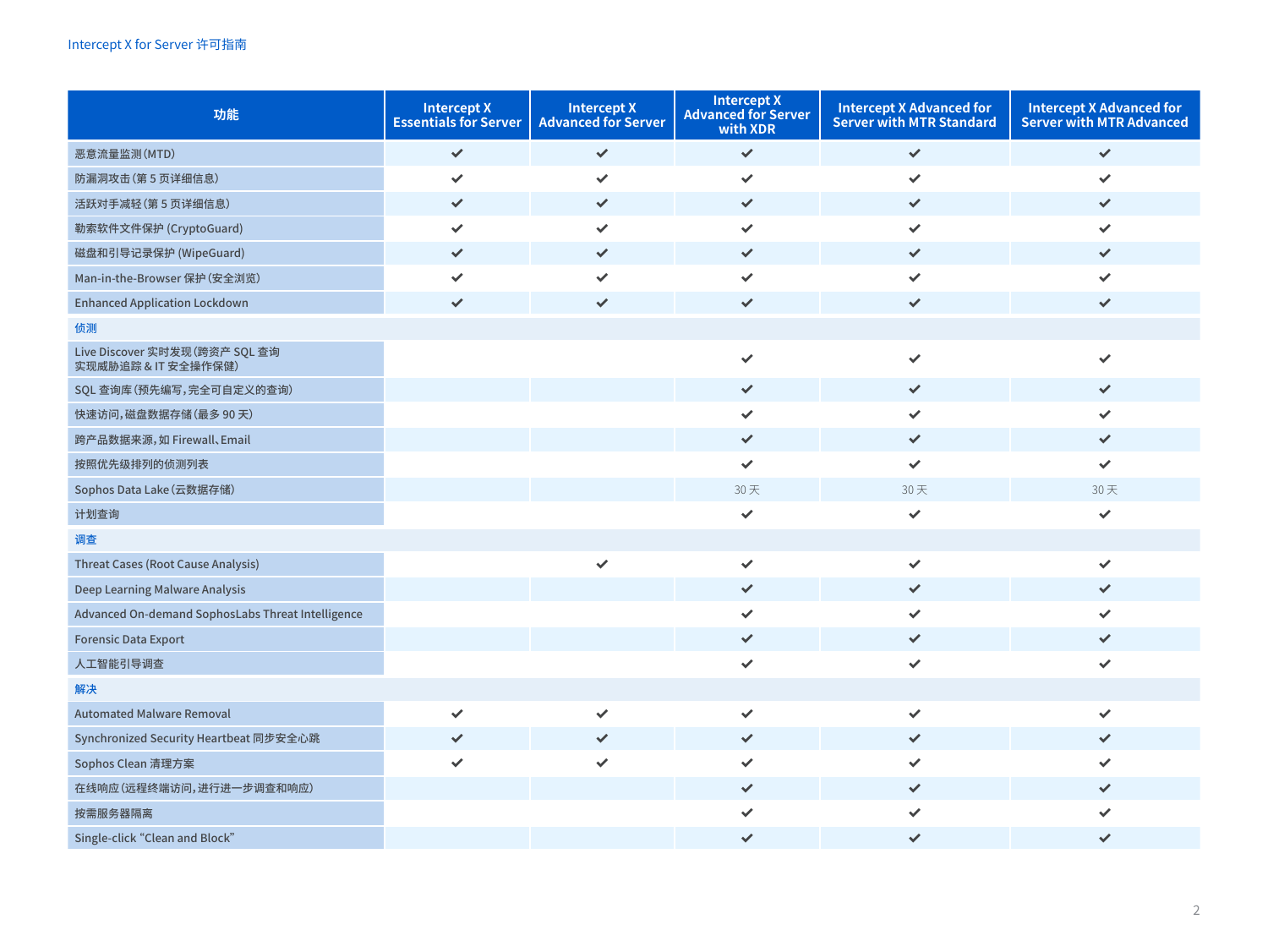| 功能                                                                    | <b>Intercept X</b><br><b>Essentials for Server</b> | <b>Intercept X</b><br>Advanced for Server | <b>Intercept X</b><br><b>Advanced for Server</b><br>with XDR | Intercept X Advanced for<br>Server with MTR Standard | Intercept X Advanced for<br>Server with MTR Advanced |
|-----------------------------------------------------------------------|----------------------------------------------------|-------------------------------------------|--------------------------------------------------------------|------------------------------------------------------|------------------------------------------------------|
| 可见性                                                                   |                                                    |                                           |                                                              |                                                      |                                                      |
| 云负载保护 (Amazon Web Services、Microsoft<br>Azure, Google Cloud Platform) | $\checkmark$                                       | $\checkmark$                              | $\checkmark$                                                 | $\checkmark$                                         | $\checkmark$                                         |
| 同步应用程序控制(应用程序可见性)                                                     | $\checkmark$                                       | $\checkmark$                              | $\checkmark$                                                 | $\checkmark$                                         | $\checkmark$                                         |
| 云安全状态管理(监测和保护云主机、<br>免服务器功能、S3 bucket 等)                              |                                                    | $\checkmark$                              | $\checkmark$                                                 | $\checkmark$                                         | $\checkmark$                                         |
| 容器运行时可见性和侦测                                                           |                                                    |                                           | $\checkmark$                                                 | $\checkmark$                                         | $\checkmark$                                         |
| 控制                                                                    |                                                    |                                           |                                                              |                                                      |                                                      |
| <b>Update Cache and Message Relay</b>                                 | $\checkmark$                                       | $\checkmark$                              | $\checkmark$                                                 | $\checkmark$                                         | ✓                                                    |
| <b>Automatic Scanning Exclusions</b>                                  | $\checkmark$                                       | $\checkmark$                              | $\checkmark$                                                 | $\checkmark$                                         | $\checkmark$                                         |
| 文件完整性监测                                                               |                                                    |                                           | $\checkmark$                                                 | $\checkmark$                                         | $\checkmark$                                         |
| 托管服务                                                                  |                                                    |                                           |                                                              |                                                      |                                                      |
| 24/7 全天候负责人推动的威胁追踪                                                    |                                                    |                                           |                                                              | $\checkmark$                                         | $\checkmark$                                         |
| 安全运行状况检查                                                              |                                                    |                                           |                                                              | $\checkmark$                                         | $\checkmark$                                         |
| 数据保留                                                                  |                                                    |                                           |                                                              | $\checkmark$                                         | $\checkmark$                                         |
| 活动报告                                                                  |                                                    |                                           |                                                              | $\checkmark$                                         | $\checkmark$                                         |
| 敌手侦测                                                                  |                                                    |                                           |                                                              | $\checkmark$                                         | ✓                                                    |
| 威胁消除与补救                                                               |                                                    |                                           |                                                              | $\checkmark$                                         | $\checkmark$                                         |
| 24/7 全天候无负责人威胁追踪                                                      |                                                    |                                           |                                                              |                                                      | $\checkmark$                                         |
| 威胁响应团队负责人                                                             |                                                    |                                           |                                                              |                                                      | $\checkmark$                                         |
| 直接电话支持                                                                |                                                    |                                           |                                                              |                                                      | $\checkmark$                                         |
| 主动安全状态管理                                                              |                                                    |                                           |                                                              |                                                      | $\checkmark$                                         |
| 勒索软件文件保护 (CryptoGuard)                                                |                                                    |                                           |                                                              |                                                      | ✓                                                    |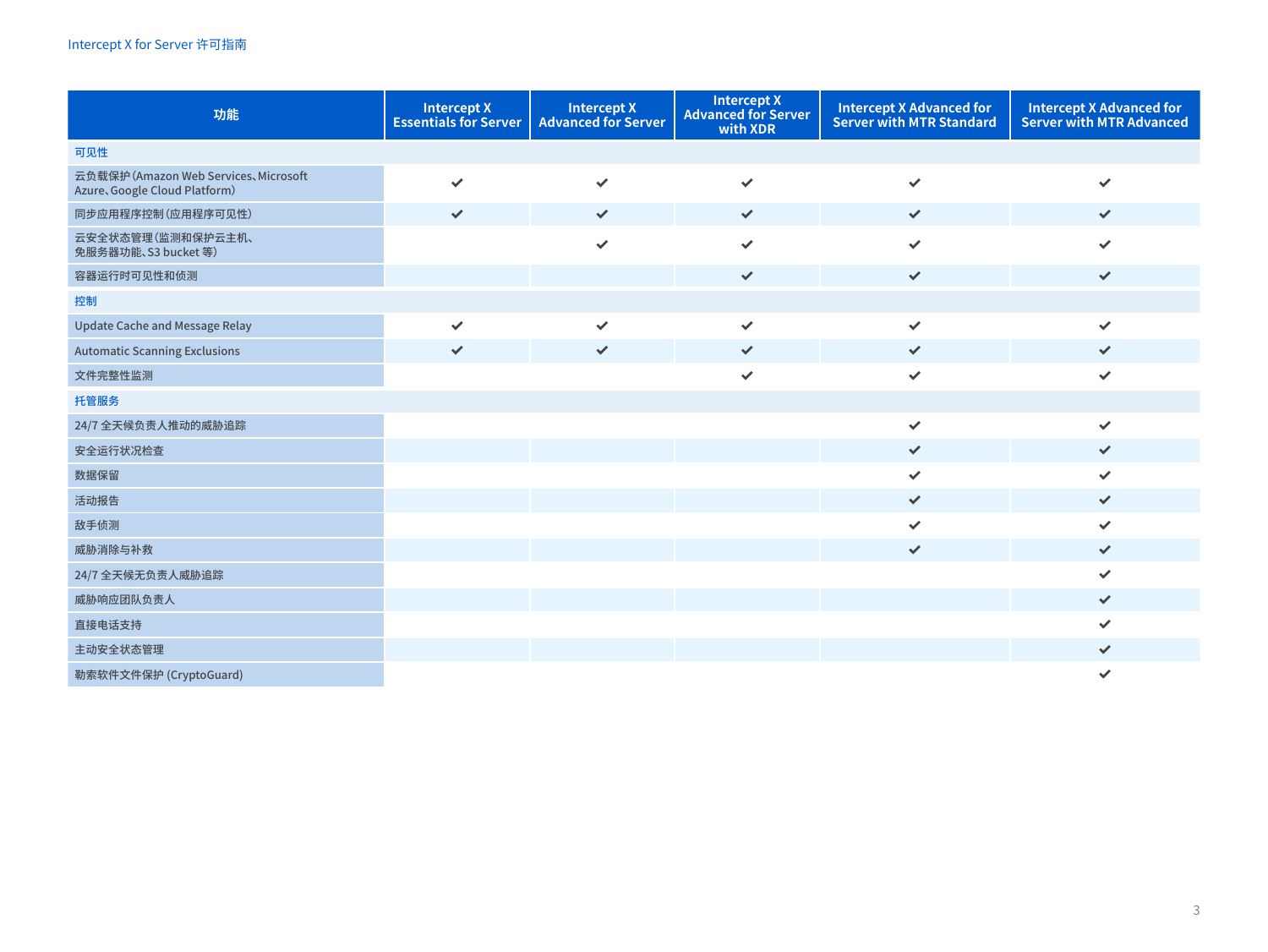## 操作系统功能对比

| 功能                                   | <b>Windows</b> | Linux*       |
|--------------------------------------|----------------|--------------|
| 管理                                   |                |              |
| 多种策略                                 | $\checkmark$   | $\checkmark$ |
| 可控更新                                 | $\checkmark$   | $\checkmark$ |
| 减少攻击面                                |                |              |
| <b>Web Security</b>                  | $\checkmark$   |              |
| <b>Download Reputation</b>           | $\checkmark$   |              |
| Web 控制/基于类别的 URL 拦截                  | $\checkmark$   |              |
| <b>Peripheral Control</b>            | $\checkmark$   |              |
| <b>Application Control</b>           | $\checkmark$   |              |
| 应用程序白名单(服务器锁定)                       | $\checkmark$   |              |
| 在设备上运行之前                             |                |              |
| 深度学习恶意软件侦测                           | $\checkmark$   | $\checkmark$ |
| 反恶意程式文件扫描                            | $\checkmark$   | $\checkmark$ |
| 实时保护                                 | $\checkmark$   | $\checkmark$ |
| 执行前行为分析 (HIPS)                       | $\checkmark$   |              |
| 潜在不想要的应用程序 (PUA)拦截                   | ✔              |              |
| 入侵防御系统 (IPS)                         | $\checkmark$   |              |
| 阻止威胁运行                               |                |              |
| 数据丢失预防                               | $\checkmark$   |              |
| 运行时行为分析 (HIPS)                       | $\checkmark$   |              |
| 防恶意软件扫描接口 (AMSI)                     | $\checkmark$   |              |
| 恶意流量监测(MTD)                          | $\checkmark$   | 参加注释         |
| 防漏洞攻击(第5页详细信息)                       | $\checkmark$   |              |
| 活跃对手减轻(第5页详细信息)                      | $\checkmark$   |              |
| 勒索软件文件保护 (CryptoGuard)               | $\checkmark$   |              |
| 磁盘和引导记录保护 (WipeGuard)                | $\checkmark$   |              |
| Man-in-the-Browser 保护 (安全浏览)         | ✔              |              |
| <b>Enhanced Application Lockdown</b> | $\checkmark$   |              |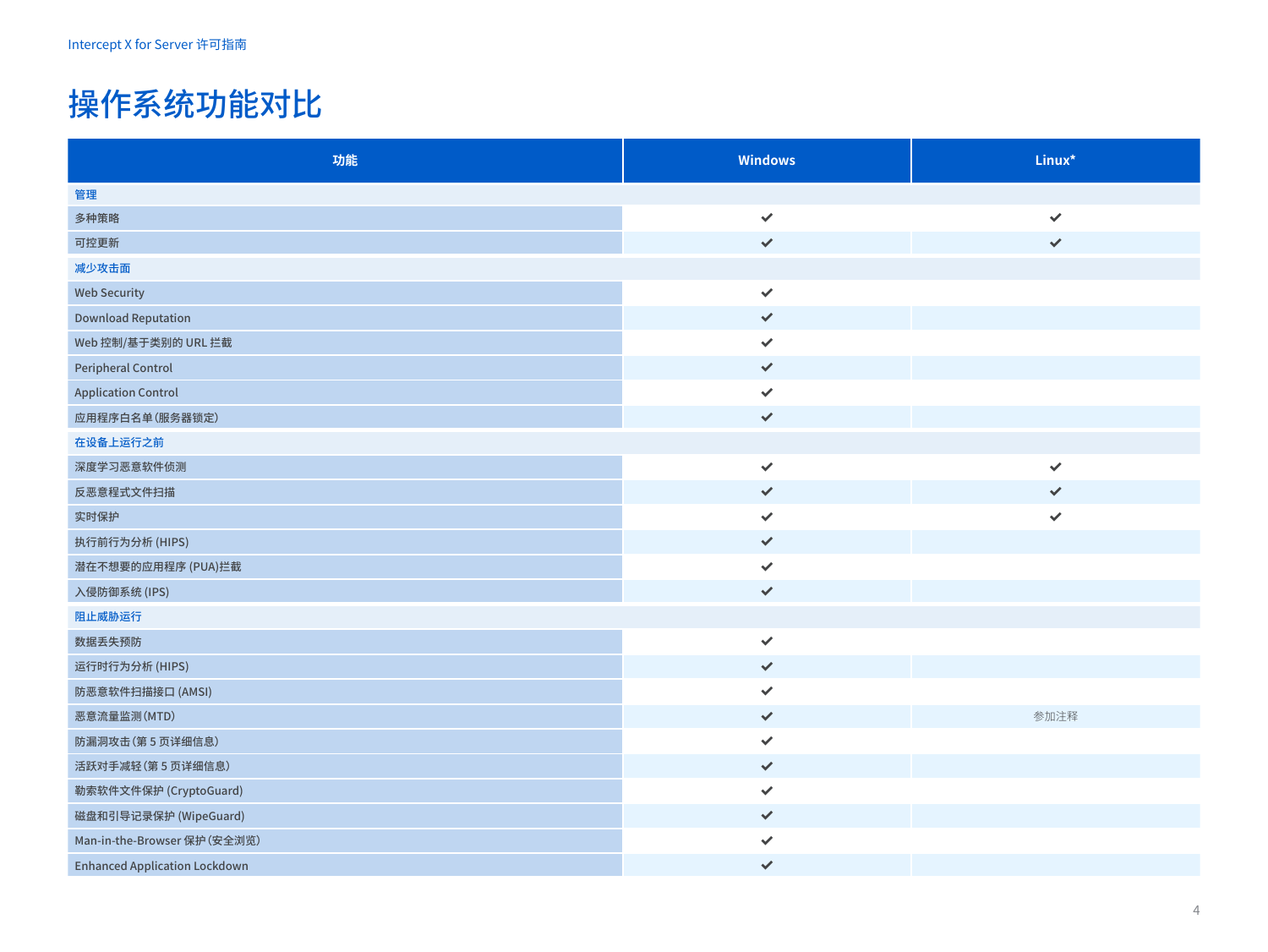| 功能                                                                | <b>Windows</b> | Linux*       |
|-------------------------------------------------------------------|----------------|--------------|
| 侦测                                                                |                |              |
| Live Discover 实时发现 (跨资产 SQL 查询实现威胁追踪 & IT 安全操作保健)                 | ✔              | $\checkmark$ |
| SQL 查询库(预先编写,完全可自定义的查询)                                           | ✔              | $\checkmark$ |
| 快速访问,磁盘数据存储(最多90天)                                                | ✓              | $\checkmark$ |
| 跨产品数据来源, 如 Firewall、Email                                         | $\checkmark$   | $\checkmark$ |
| 按照优先级排列的侦测列表                                                      | ✓              | $\checkmark$ |
| Sophos Data Lake (云数据存储)                                          | $\checkmark$   | $\checkmark$ |
| 计划查询                                                              | $\checkmark$   | $\checkmark$ |
| 调查                                                                |                |              |
| <b>Threat Cases (Root Cause Analysis)</b>                         | ✔              |              |
| Deep Learning Malware Analysis                                    | $\checkmark$   |              |
| Advanced On-demand SophosLabs Threat Intelligence                 | ✓              |              |
| <b>Forensic Data Export</b>                                       | ✔              |              |
| 人工智能引导调查                                                          | $\checkmark$   | $\checkmark$ |
| 解决                                                                |                |              |
| <b>Automated Malware Removal</b>                                  | $\checkmark$   |              |
| Synchronized Security Heartbeat 同步安全心跳                            | $\checkmark$   | 参加注释         |
| Sophos Clean 清理方案                                                 | ✓              |              |
| 在线响应(远程终端访问,进行进一步调查和响应)                                           | $\checkmark$   | $\checkmark$ |
| 按需服务器隔离                                                           | ✓              |              |
| Single-click "Clean and Block"                                    | $\checkmark$   |              |
| 可见性                                                               |                |              |
| 云负载保护 (Amazon Web Services、Microsoft Azure、Google Cloud Platform) | ✓              | $\checkmark$ |
| 同步应用程序控制(应用程序可见性)                                                 | ✔              |              |
| 云安全状态管理(监测和保护云主机、免服务器功能、S3 bucket 等)                              | $\checkmark$   | $\checkmark$ |
| 容器运行时可见性和侦测                                                       |                | ✓            |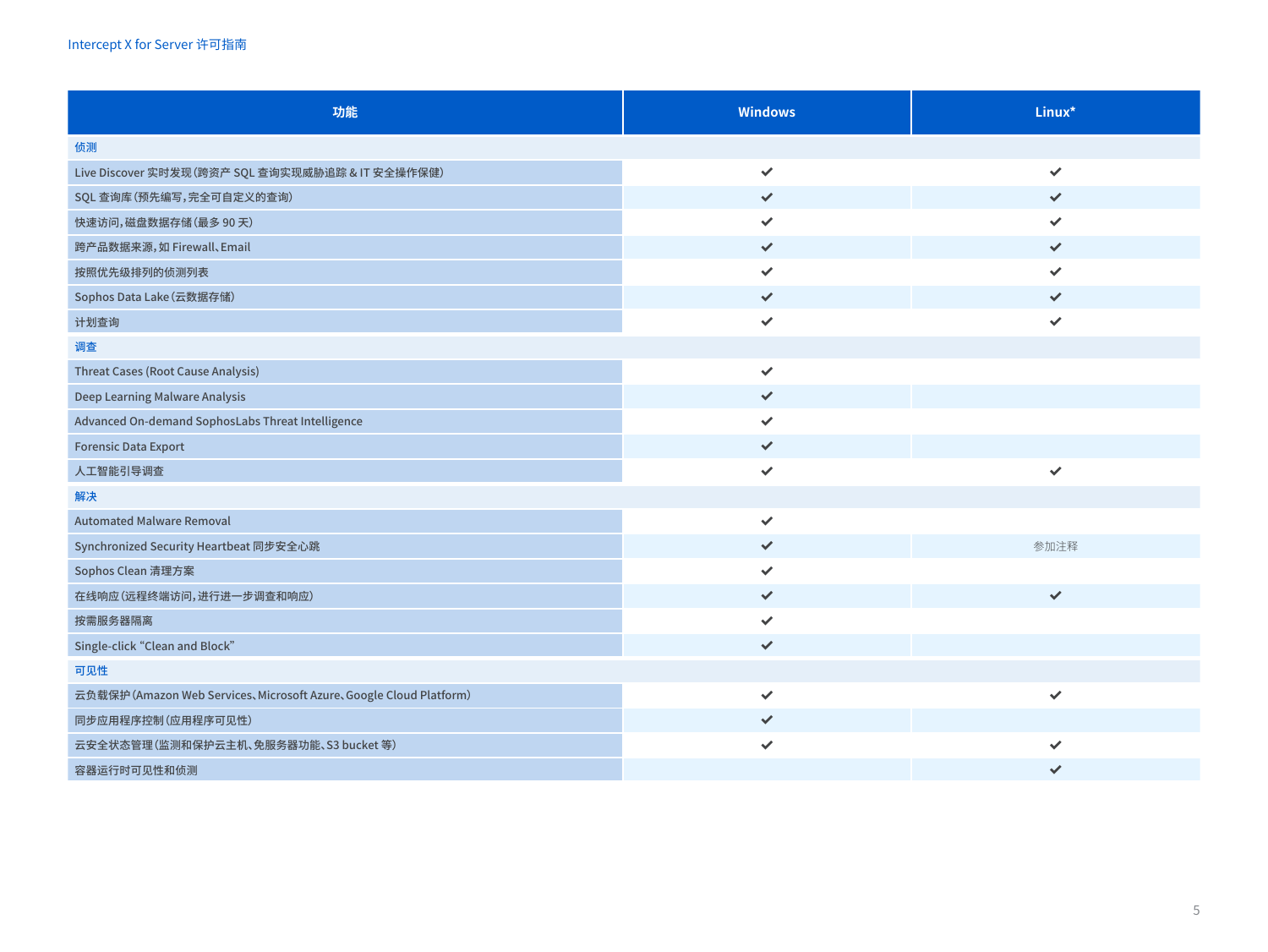| 功能                                    | <b>Windows</b> | Linux*       |
|---------------------------------------|----------------|--------------|
| 控制                                    |                |              |
| <b>Update Cache and Message Relay</b> | $\checkmark$   |              |
| <b>Automatic Scanning Exclusions</b>  | $\checkmark$   |              |
| 文件完整性监测                               | $\checkmark$   |              |
| 托管服务                                  |                |              |
| 24/7 全天候负责人推动的威胁追踪                    | $\checkmark$   | $\checkmark$ |
| 安全运行状况检查                              | $\checkmark$   | $\checkmark$ |
| 数据保留                                  | $\checkmark$   | $\checkmark$ |
| 活动报告                                  | $\checkmark$   | $\checkmark$ |
| 敌手侦测                                  | $\checkmark$   | $\checkmark$ |
| 威胁消除与补救                               | $\checkmark$   | $\checkmark$ |
| 24/7 全天候无负责人威胁追踪                      | $\checkmark$   | $\checkmark$ |
| 威胁响应团队负责人                             | $\checkmark$   | $\checkmark$ |
| 直接电话支持                                | $\checkmark$   | $\checkmark$ |
| 主动安全状态改进                              | $\checkmark$   | $\checkmark$ |

\*Linux 包括两个部署选项。1) Sophos Protection for Linux 部署,可使用表格中注明的功能。2) Sophos Anti-Virus for Linux 部署包括:Anti-malware、Live Protection、Malicious Traffic Detection 和 Synchronized Security。请注意两个部署选项可以一起使用。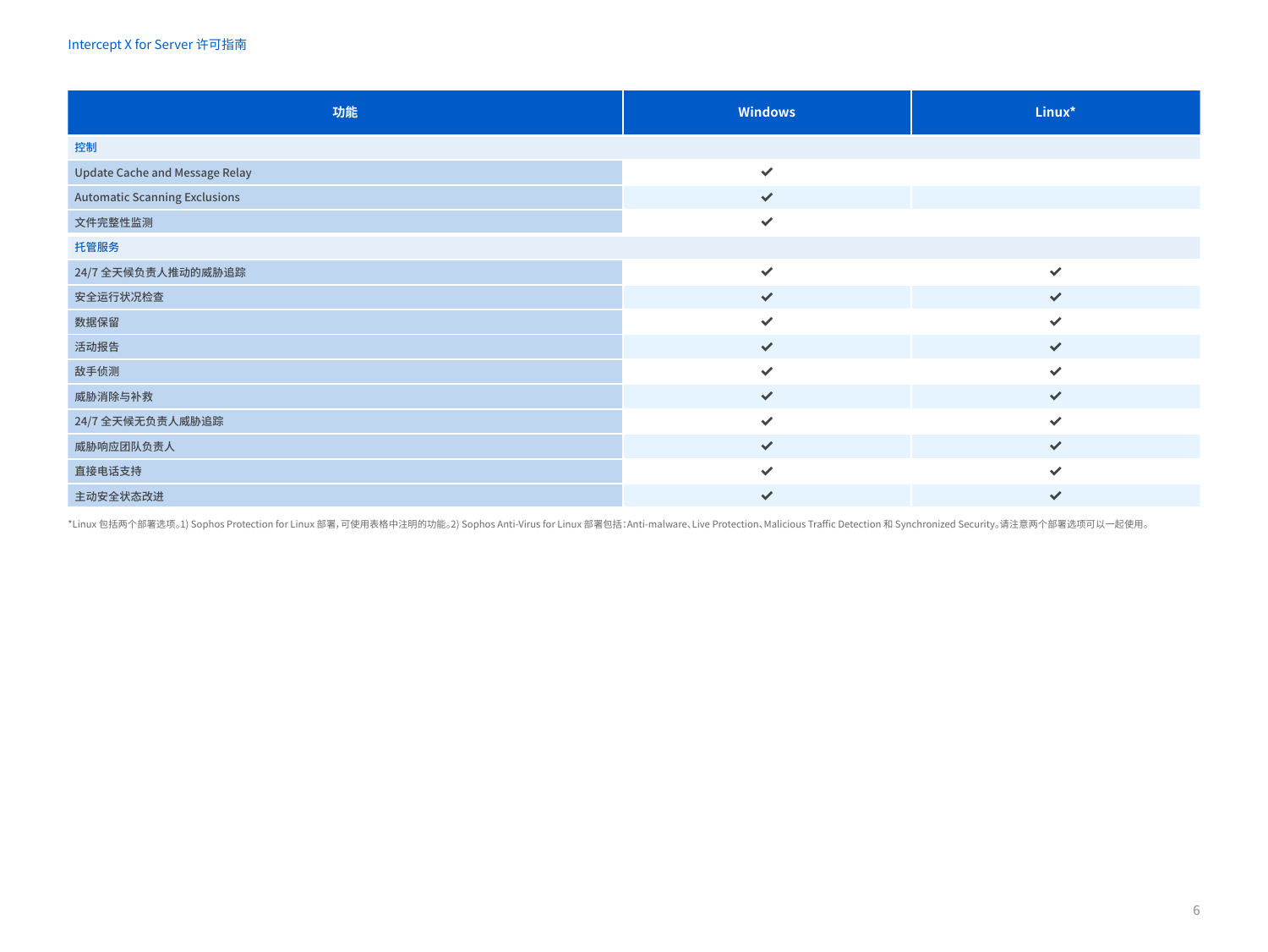# Sophos Intercept X for Server 功能

Intercept X 包含的功能详细信息

| 产品特点                                                |              |
|-----------------------------------------------------|--------------|
| <b>Exploit Prevention</b>                           |              |
| <b>Enforce Data Execution Prevention</b>            | ✓            |
| <b>Mandatory Address Space Layout Randomization</b> | $\checkmark$ |
| <b>Bottom-up ASLR</b>                               |              |
| <b>Null Page (Null Deference Protection)</b>        | $\checkmark$ |
| <b>Heap Spray Allocation</b>                        | ✓            |
| <b>Dynamic Heap Spray</b>                           | ✓            |
| <b>Stack Pivot</b>                                  | $\checkmark$ |
| <b>Stack Exec (MemProt)</b>                         | ✓            |
| 基于堆栈的 ROP 减轻(调用方)                                   | ✓            |
| 基于分支的 ROP 减轻 (硬件辅助)                                 | $\checkmark$ |
| 结构化异常句柄覆盖 (SEHOP)                                   | ✓            |
| 导入地址表过滤 (IAF)                                       | $\checkmark$ |
| 加载库                                                 | ✓            |
| 反射 DLL 注入                                           | ✓            |
| Shellcode                                           | ✓            |
| VBScript 上帝模式                                       | $\checkmark$ |
| Wow64                                               | ✓            |
| Syscall                                             | ✓            |
| Hollow 进程                                           | ✓            |
| DLL 劫持                                              | ✓            |
| Squiblydoo Applocker 绕过                             | ✓            |
| APC Protection (Double Pulsar / AtomBombing)        | ✓            |
| 进程权限提升                                              |              |
| 动态 Shellcode 防护                                     | ✓            |
| EFS 防护                                              | ✓            |

| 产品特点                                        |              |
|---------------------------------------------|--------------|
| CTF 防护                                      | $\checkmark$ |
| ApiSetGuard                                 | ✓            |
| <b>Active Adversary Mitigations</b>         |              |
| 凭据盗窃保护                                      |              |
| 代码洞减轻                                       | $\checkmark$ |
| Man-in-the-Browser 保护 (安全浏览)                | ✓            |
| 恶意流量监测                                      | $\checkmark$ |
| Meterpreter Shell 检测                        | ✓            |
| 反勒索软件                                       |              |
| 勒索软件文件保护 (CryptoGuard)                      | ✓            |
| Automatic file recovery (CryptoGuard)       | ✓            |
| Disk and Boot Record Protection (WipeGuard) | ✓            |
| 应用程序锁定                                      |              |
| <b>Web Browsers (including HTA)</b>         |              |
| Web 浏览器插件                                   | $\checkmark$ |
| Java                                        | $\checkmark$ |
| 媒体应用程序                                      | ✓            |
| 办公应用程序                                      | ✓            |
| 深度学习防护                                      |              |
| 深度学习恶意软件侦测                                  |              |
| 深入学习阻止潜在不需要的应用程序 (PUA)                      | $\checkmark$ |
| 误报禁止                                        | ✓            |
| 应对 调查 移除                                    |              |
| <b>Threat Cases (Root Cause Analysis)</b>   |              |
| Sophos Clean 清理方案                           | ✓            |
| <b>Synchronized Security Heartbeat</b>      |              |